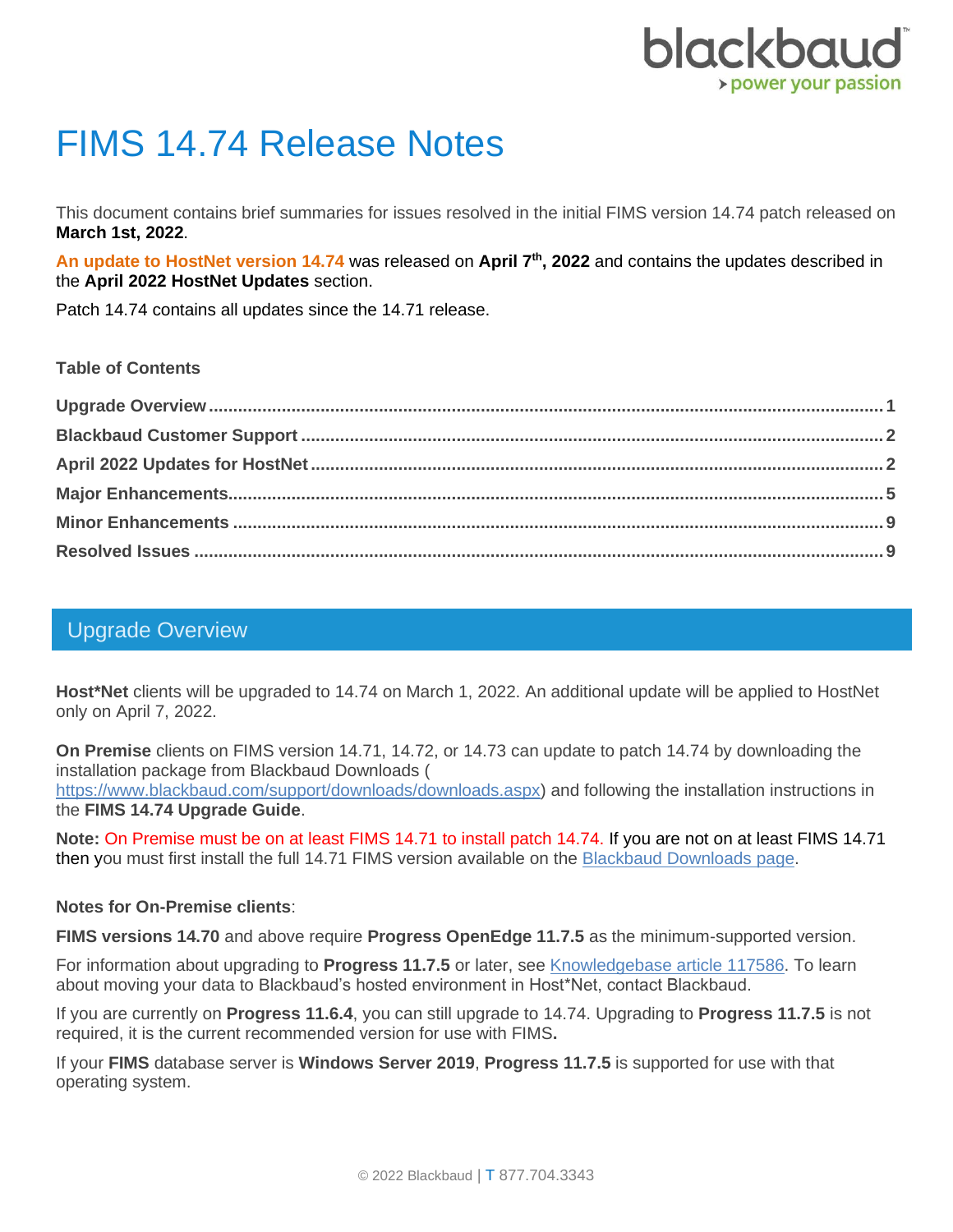If you are on **Progress 10**, **Progress 10** is not supported starting with **FIMS 14.70** and you will need to upgrade to a later version of Progress.

#### <span id="page-1-0"></span>Blackbaud Customer Support

**Need Help?** If you have questions or need assistance, please contact Support.

**Online:** Visit Case Central at [https://www.blackbaud.com/casecentral/casesearch.aspx.](https://www.blackbaud.com/casecentral/casesearch.aspx)

Click the **Case** tab at the top and click **Create New Case**.

**Phone:** (800) 468-8996, Option 1 **Support Hours:** M-F, 8:30 am – 8:00 pm ET

### <span id="page-1-1"></span>April 2022 Updates for HostNet

The following updates were added to the HostNet environment on April 7<sup>th</sup> for the 14.74 release update. These updates impact HostNet only and do not impact on premise customers or release version.

| ID      | <b>Module</b>                  | <b>Description</b>                                                                                                                                                                                                                                                                                           |
|---------|--------------------------------|--------------------------------------------------------------------------------------------------------------------------------------------------------------------------------------------------------------------------------------------------------------------------------------------------------------|
| 2091631 | Fund<br><b>Statements</b>      | In Fund Statement Export, the following error no longer displays when loading a<br>saved report: "Attribute Screen Value for the Toggle Box auto launch word has an<br>invalid value of(4058)"<br>The issue is described in Knowledgebase article 198737.                                                    |
| 2084125 | Fund<br><b>Statements</b>      | A 5-digit Fund Distribution number is now allowed when creating a new grant<br>distribution.<br>The issue is described in Knowledgebase article 199016.                                                                                                                                                      |
| 2083377 | Email<br>Validation            | Emails that include a dash before the last period in the domain, such as<br>example@my.email-ma.gov, are now allowed and no longer cause an error.<br>The issue is described in Knowledgebase article 187956.                                                                                                |
| 2086654 | Profile/Fund<br><b>Folders</b> | In System Options, you can now set an alternate primary directory path using<br>the new Explore_Dir_Alt option in the Profile and Fund sections.<br>When you use the new Explore_Dir_Alt option, it sets an alternate primary<br>directory from which subdirectories for Profiles will exist. Typically, the |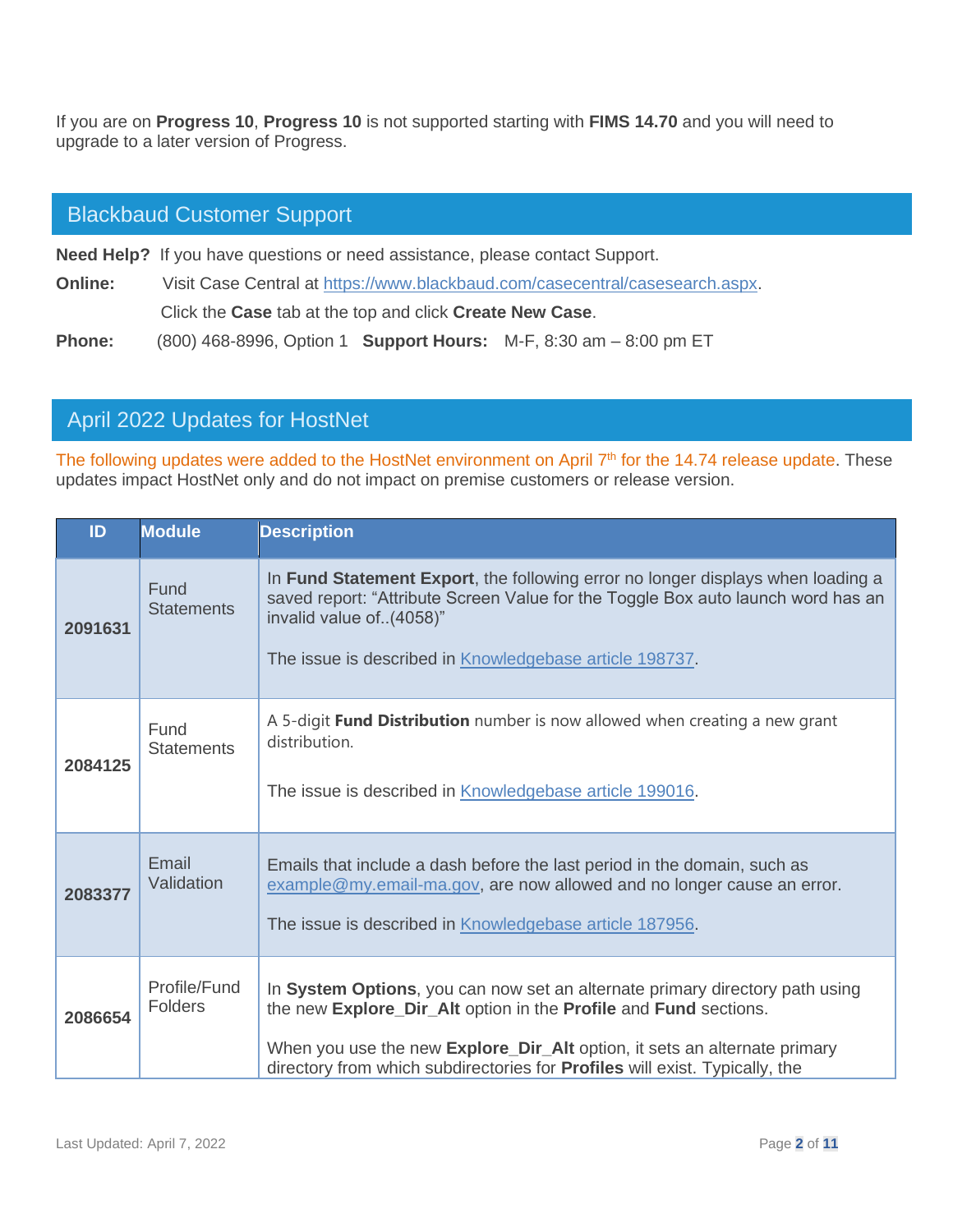| ID      | <b>Module</b>                                     | <b>Description</b>                                                                                                                                                                                                                                                                                                                                                                                                                                                                                                                                                                                                                                                                                                                            |
|---------|---------------------------------------------------|-----------------------------------------------------------------------------------------------------------------------------------------------------------------------------------------------------------------------------------------------------------------------------------------------------------------------------------------------------------------------------------------------------------------------------------------------------------------------------------------------------------------------------------------------------------------------------------------------------------------------------------------------------------------------------------------------------------------------------------------------|
|         |                                                   | <b>Explore_Dir</b> option sets the primary directory path to "C:\" which can cause an<br>error message in the <b>Profile</b> tab that the <b>Profile Folder</b> is inaccessible.<br>Use the new Explore_Dir_Alt option for these features:<br><b>Profile Folder and Fund Folder in module Shortcut bars</b><br>$\bullet$<br><b>Fund Statements generated from Fund Statement Designer</b><br>$\bullet$<br><b>External Statements - Individual Statements to Profile Folders</b><br>$\circ$<br><b>External Statements - Individual Statements to Fund Folders</b><br>$\bigcirc$<br>Primary directory path for <b>Document Management</b><br>By default, Explore_Dir_Alt uses the value that is set in the Explore_Dir<br><b>System Option.</b> |
|         |                                                   | <b>System Options</b><br>$\times$<br>Preferences Editor<br>Value:<br>Option:<br>Section:<br>Copy_Previous_Address_To_Alternate_Address<br><none><br/>Gifts<br/>D:\Deleteme\ProfileFolders<br/>GL<br/>Default_Individual_Checks<br/>Default Profile Ind Org<br/>Grants<br/>Interfund<br/>Explore_Dir<br/>Investments<br/>Explore Dir Alt<br/>Export_Ind_Org_Names_With_Address_Type<br/>Pledges<br/>Profiles<br/>SalesForce<br/>Scholarships<br/>SpendingPolicy<br/>System</none>                                                                                                                                                                                                                                                              |
|         |                                                   | [Profiles]<br>Browse<br>Explore_Dir_Alt=D:\Deleteme\ProfileFolders<br>Alternate master directory off of which subdirectories for profiles will exist<br>This is used for<br>- Profile Folder in module Shortcut bars<br>- Fund Statements generated from Fund Statement Designer<br>- External Statements - Individual Statements to Profile Folders<br>- Master path for Document Management<br>Default is to use value from Explore_Dir                                                                                                                                                                                                                                                                                                     |
|         |                                                   | OK.<br>Cancel<br>Apply<br>The issue is described in Knowledgebase article 198736.                                                                                                                                                                                                                                                                                                                                                                                                                                                                                                                                                                                                                                                             |
| 2086715 | <b>Document</b><br>Mgt<br>Profile/Fund<br>folders | Following the initial FIMS 14.74 release on HostNet, the Document Module was<br>not working when directory paths were set to a local drive.<br>To resolve <b>Document Module</b> errors due to a local directory path, use the new<br>System Option, Explore_Dir_Alt, to set an alternate primary directory path. See<br>the description above.                                                                                                                                                                                                                                                                                                                                                                                               |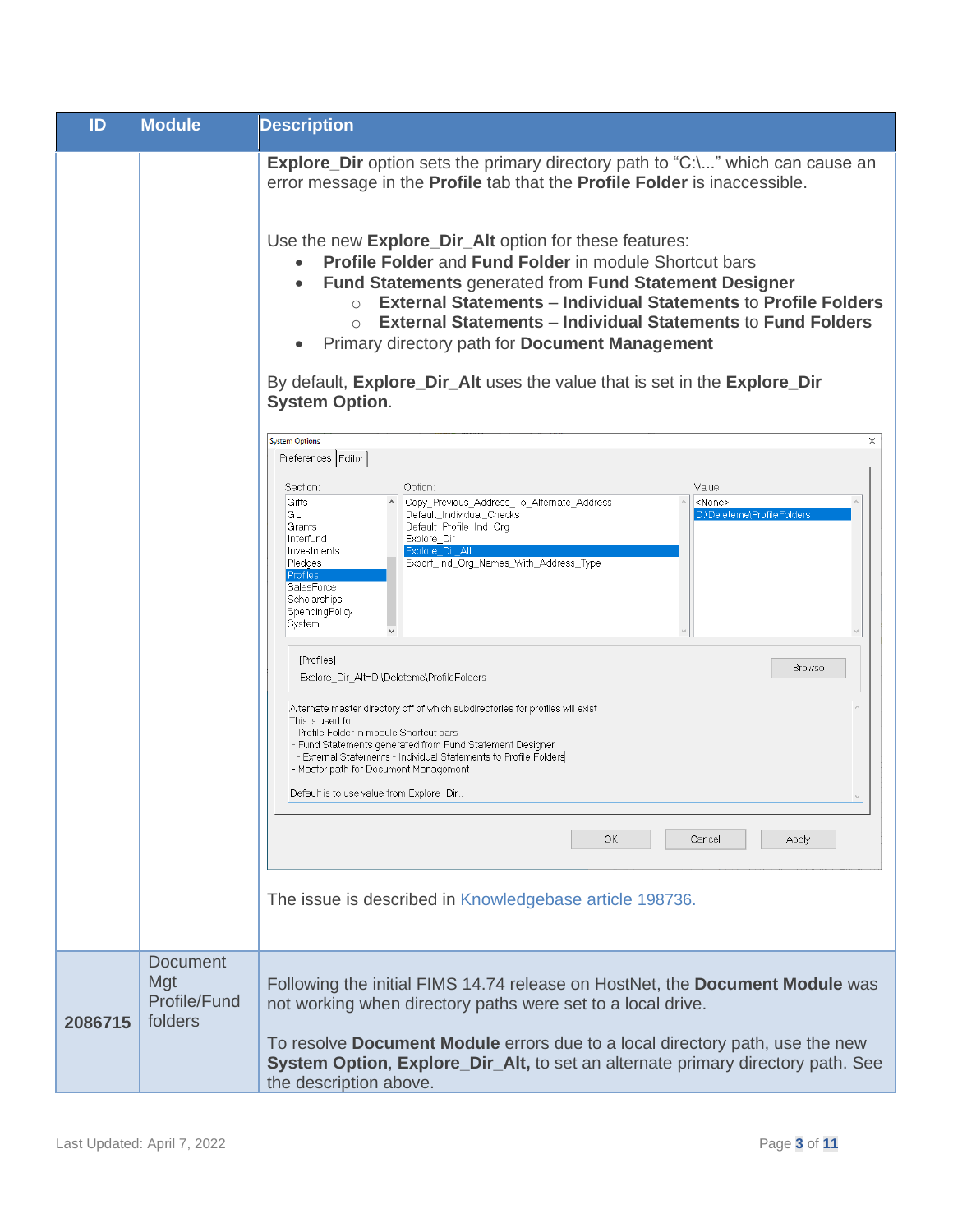| ID      | <b>Module</b>                        | <b>Description</b>                                                                                                                                                                                                                                                                                                                                                                                                                                                                                                                                                                                                                                                                                                                                                                                                                                                                                                                                                                                                                                                       |
|---------|--------------------------------------|--------------------------------------------------------------------------------------------------------------------------------------------------------------------------------------------------------------------------------------------------------------------------------------------------------------------------------------------------------------------------------------------------------------------------------------------------------------------------------------------------------------------------------------------------------------------------------------------------------------------------------------------------------------------------------------------------------------------------------------------------------------------------------------------------------------------------------------------------------------------------------------------------------------------------------------------------------------------------------------------------------------------------------------------------------------------------|
|         |                                      | The issue is described in Knowledgebase article 198738.                                                                                                                                                                                                                                                                                                                                                                                                                                                                                                                                                                                                                                                                                                                                                                                                                                                                                                                                                                                                                  |
| 2099384 | System                               | We've resolved an issue that caused a "Value too large to fit in Integer," error<br>when running the Database Health Audit.<br>The issue is described in <b>Knowledgebase article 198840</b> .                                                                                                                                                                                                                                                                                                                                                                                                                                                                                                                                                                                                                                                                                                                                                                                                                                                                           |
| 2030354 | Fund<br><b>Statement</b><br>Designer | To allow Fund Statement Designer to email statements, a new option,<br>Individual Statements to Folder, is available from the External Statements<br>options.<br>This option allows you to put the fund statements into the individual fund folders<br>or put them together in a single batch on your workstation.<br>Files are generated in the selected folder with a format of $\le$ Fundid > $+$ $\le$ PDF<br>Filename> + ".pdf."<br>To use the new option to email statements from the Fund Statement Designer:<br>1. From the External Statements menu option, select Individual<br><b>Statements to Folder.</b><br>Preview<br>Print<br>Individual Statements to Fund Folders<br>Individual Statements to Profile Folders<br>Individual Statements to Folder<br>Individual Statements for DonorCentral<br>2. Select the folder and filename for your statement or statements.<br>Save Filename<br>$\times$<br>Destination Folder: D:\deleteme\Statements<br>٩<br>PDF Filename: FSD Sample 1_20220228<br>0K<br>Cancel<br>3. Select OK. The number of PDFs displays. |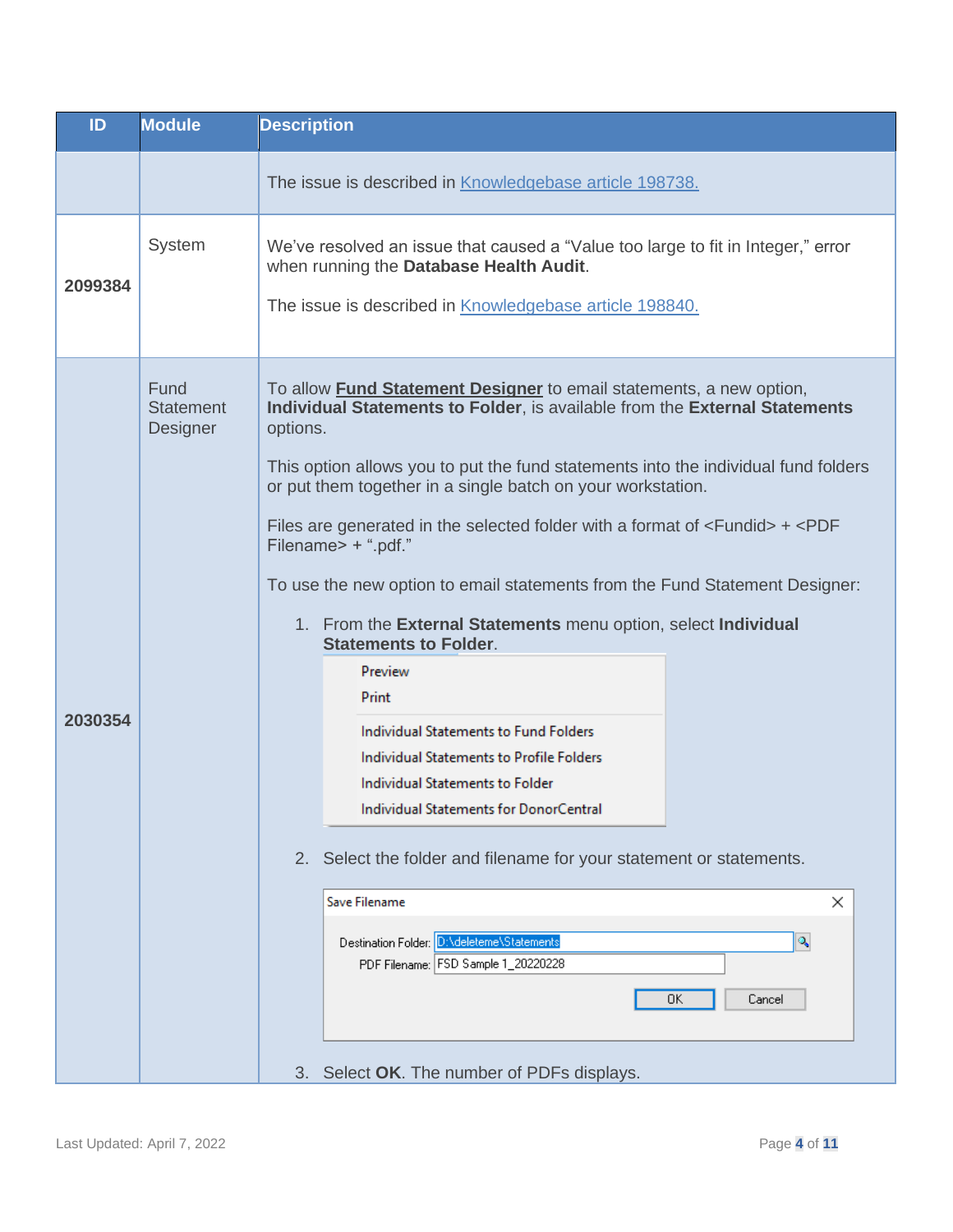| ID      | <b>Module</b>                  | <b>Description</b>                                                                                                             |
|---------|--------------------------------|--------------------------------------------------------------------------------------------------------------------------------|
|         |                                | 1 PDFs have been created.                                                                                                      |
|         |                                | <b>OK</b>                                                                                                                      |
|         |                                | The issue is described in Knowledgebase article 198817.                                                                        |
| 2107551 | Document<br>Mgt / DC<br>Upload | On HostNet, we've resolved the following error that occurred when attempting to<br>upload documents to DonorCentral from FIMS: |
|         |                                | "Cannot hide DIALOG-BOX F-stop while DIALOG-BOX Dialog-Frame is currently<br>active. (4113)"                                   |
|         |                                | The issue is described in Knowledgebase article 198935.                                                                        |

## <span id="page-4-0"></span>Major Enhancements

The following major enhancements are available in this release.

| ID      | <b>Module</b>            | <b>Description</b>                                                                                                                                   |
|---------|--------------------------|------------------------------------------------------------------------------------------------------------------------------------------------------|
|         | <b>Check</b><br>Printing | <b>Fraud Protection Enhancements in Check Printing</b>                                                                                               |
|         |                          | Now while printing checks, you can enforce capitalization and remove special<br>characters in the payee name for enhanced fraud protection.          |
|         |                          | Enabling the new Capitalize_Payee_Name option will capitalize the payee name<br>in check printing and remove these special characters from the name: |
| 1949059 |                          | $: ! " # $% & ( ) * + , - . / : < = > ? @ [ \ \ ] \wedge \ \dot{ } \ \{   \} \sim$                                                                   |
|         |                          | Hyphens in the name are replaced with spaces.                                                                                                        |
|         |                          | To use the character enforcement in check-printed names, complete the following<br>steps:                                                            |
|         |                          | 1. Go to Tools > System Utilities > System Options.<br>2. In the Section field, select AP.                                                           |
|         |                          | 3. Set the new Capitalize_Payee_Name option to Yes.<br>4. Select Apply.                                                                              |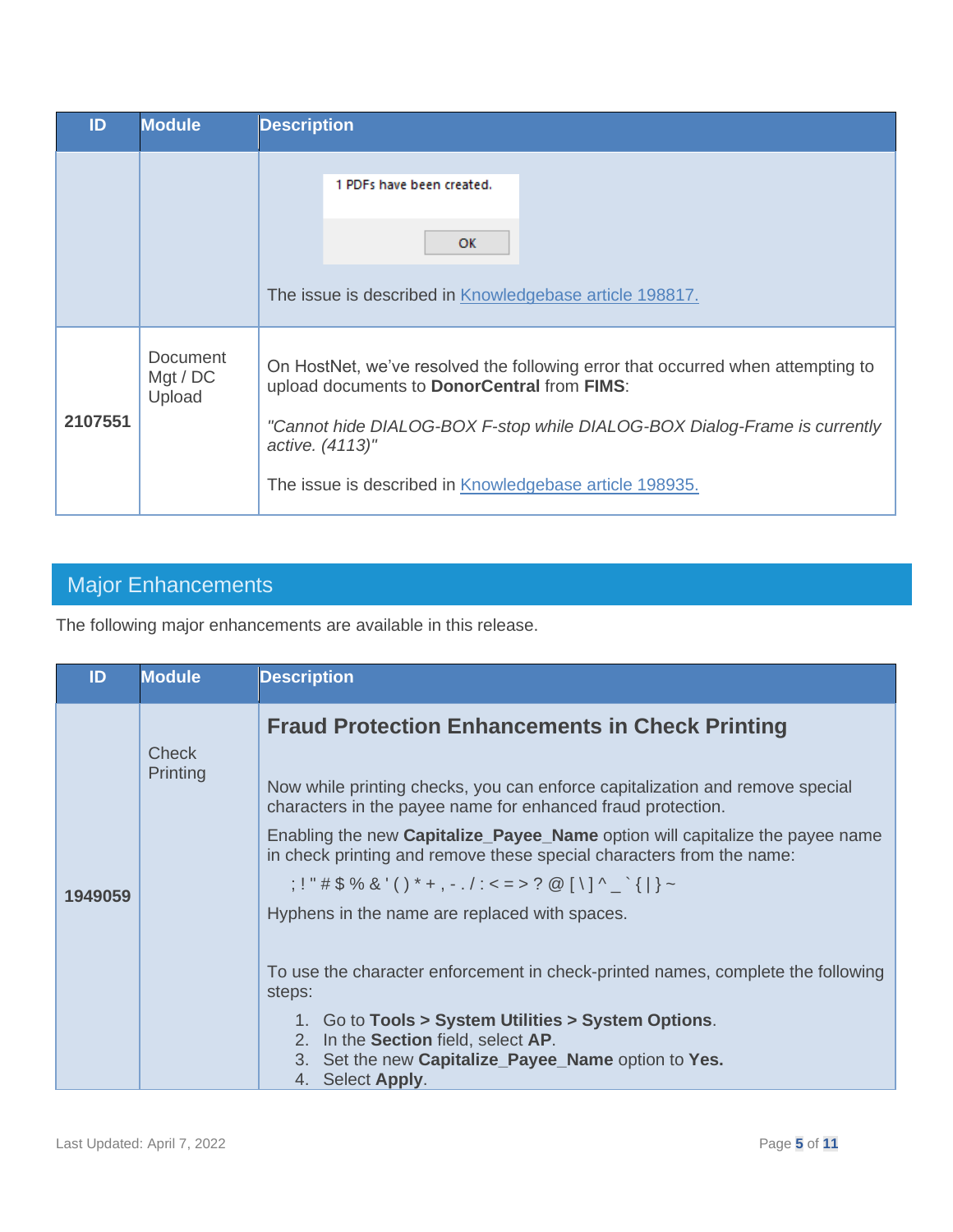| ID      | <b>Module</b>                          | <b>Description</b>                                                                                                                                                                                                                                                                                                                                                                                                                                                                                                                                                                                                                                                                                                                                                                                                                                                                                                                                                                                                                                                                                                 |  |
|---------|----------------------------------------|--------------------------------------------------------------------------------------------------------------------------------------------------------------------------------------------------------------------------------------------------------------------------------------------------------------------------------------------------------------------------------------------------------------------------------------------------------------------------------------------------------------------------------------------------------------------------------------------------------------------------------------------------------------------------------------------------------------------------------------------------------------------------------------------------------------------------------------------------------------------------------------------------------------------------------------------------------------------------------------------------------------------------------------------------------------------------------------------------------------------|--|
|         |                                        | <b>System Options</b><br>×<br>Preferences Editor<br>Value:<br>Section:<br>Option:<br>AdminFees<br>ACH_Batch_Format<br><none><br/>Capitalize Payee Name<br/>АP<br/>Yes<br/>Conduit<br/>CheckForm<br/>No.<br/>Checks_With_UnMet_Conditions<br/>Contacts<br/>Donor Relations<br/>Check_Account_Number_Field<br/><b>FACTS</b><br/>Check_Preview_Watermark<br/>Funds<br/>Check_Routing_Field<br/>Default_1099_Classification<br/>Gifts<br/>GL<br/>Default_Profile_Ind_Org<br/>Exclude_ACH_Instit_Branch<br/>Grants<br/>Force_Check_Posting<br/>Interfund<br/>[AP]<br/>Capitalize_Payee_Name=Yes<br/>Choose Yes to capitalize payee name in check printing. Default is No.<br/>OΚ<br/>Cancel<br/>Apply<br/>By default, this option is set to No.<br/>The payee name that is printed on the check is the name stored in FIMS.<br/>You can also capitalize other fields on the check by prefixing the field with<br/>"Capitalize_." For example:<br/>Capitalize_Address1=X.625 YNextLine L4<br/>SubTxtAttn=&amp;1 X.625 YNextLine L4 Capitalize_Attention`&amp;1`StripSpcl<br/><math display="block">\bullet</math></none> |  |
| 1956741 | <b>Extract for</b><br>Raiser's<br>Edge | <b>Increased Flexibility When Running a General Raiser's</b><br><b>Edge Dump</b><br>When extracting <b>FIMS</b> data for a general <b>Raiser's Edge NXT</b> conversion, you<br>can now specify where you want to start the dump.<br>This is a convenient way to resume from a failed dump since it allows you to<br>restart dumping from the table it failed on rather than from the start.<br>In Extract FIMS Data for RE and FE Conversions, select the Dump Tables<br>Greater or Equal To option, then specify the table after which the dump should<br>start.<br>For example, if you run a dump and the connection terminates, if the last dumped<br>table was Gift-Note. txt and the process was currently dumping                                                                                                                                                                                                                                                                                                                                                                                            |  |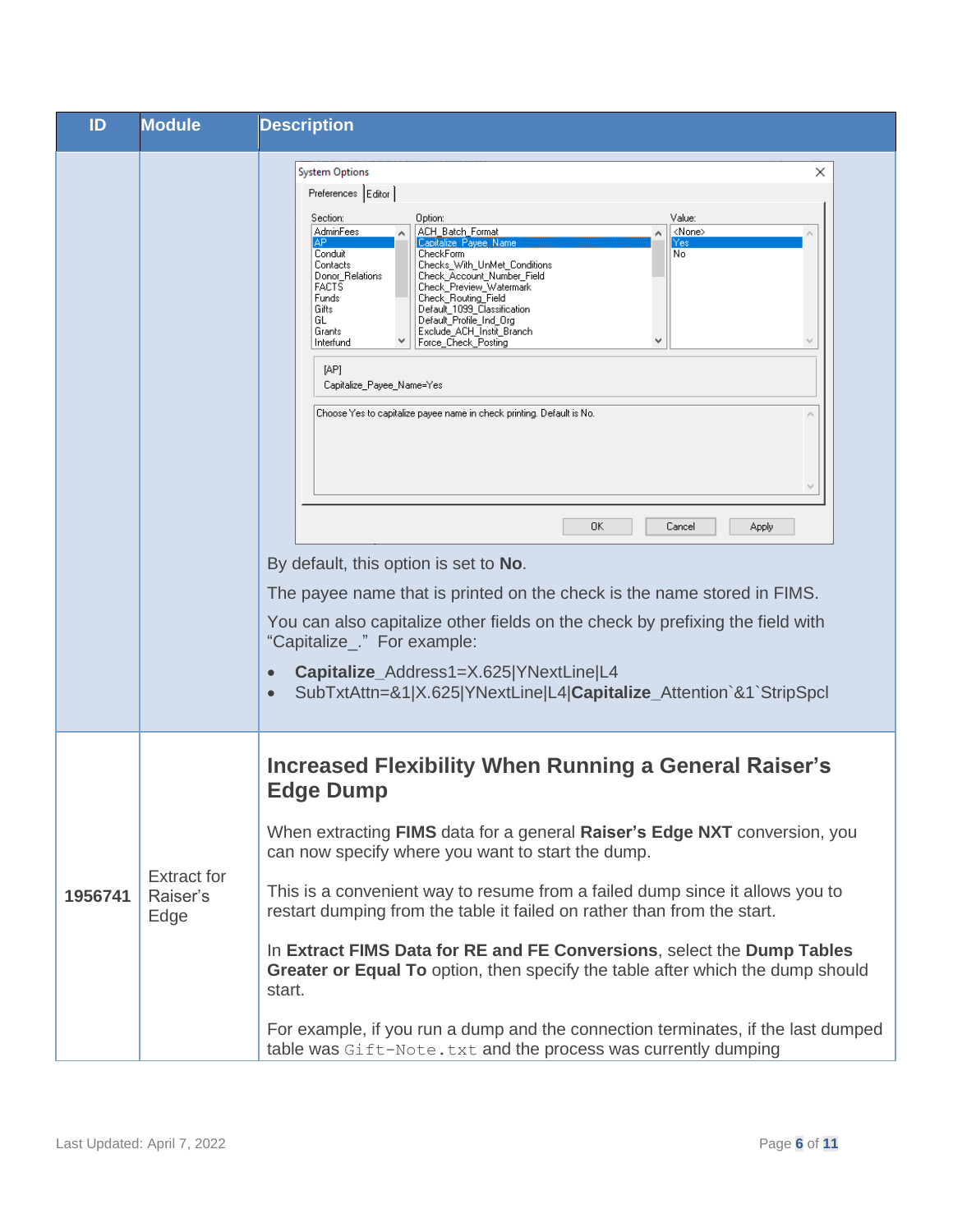| ID | <b>Module</b>                                  | <b>Description</b>                                                                                                                                                          |
|----|------------------------------------------------|-----------------------------------------------------------------------------------------------------------------------------------------------------------------------------|
|    |                                                | Gifthistory, and there is a file named Gifthistory. temp file, you can<br>continue to dump from gifthistory by entering that into the field.                                |
|    |                                                | <b>Extract FIMS Data for RE and FE Conversions</b><br>×                                                                                                                     |
|    |                                                | Extract FIMS data for General NXT Conversion                                                                                                                                |
|    |                                                | ٩<br>Destination Folder:                                                                                                                                                    |
|    |                                                | ◯ Dump Tables Greater or Equal To: gifthistory                                                                                                                              |
|    |                                                | Extract FIMS GL Transactions, Vendors, Bank and others for FE Conversion                                                                                                    |
|    |                                                | Q<br>Destination Folder: D:\Deleteme\datadumpCROct29 Use3\                                                                                                                  |
|    |                                                | FY: 2018<br>Start Date: 01/01/2018                                                                                                                                          |
|    |                                                | All Active Extract GL Master Chart of Accounts<br>Include Master Chart on Pre-Consultation Report                                                                           |
|    |                                                | Q,<br>Use Mapping File                                                                                                                                                      |
|    |                                                | C Create Mapping File                                                                                                                                                       |
|    |                                                | O Ignore Mapping File                                                                                                                                                       |
|    |                                                | Extract FIMS Invoices, Distributions and Payments for FE Conversion                                                                                                         |
|    |                                                | Voucher Types: All                                                                                                                                                          |
|    |                                                | ○ Replace Carriage Returns with Paragraph Mark (Alt-182)?                                                                                                                   |
|    |                                                | OK.<br>Cancel                                                                                                                                                               |
|    |                                                |                                                                                                                                                                             |
|    |                                                | <b>Updates Regarding Third-Party Applications in Citrix</b><br><b>Environments, including Microsoft Office</b>                                                              |
|    | <b>Citrix</b><br>Environment<br><b>Updates</b> | <b>Blackbaud</b> announced the end of support for third-party applications in Citrix<br>environments. This includes Microsoft Office products, Word, Excel, and<br>Outlook. |
|    |                                                | These changes are for HostNet customers only, Office functions are not being<br>changed for FIMS on-premise.                                                                |
|    |                                                | For a complete summary of updates to workflows, including step-by-step<br>instructions to complete your tasks, see:                                                         |
|    |                                                | Step #1 of Knowledgebase article 195382, "What is changing with HostNet?"                                                                                                   |
|    |                                                | The summary covers the following changes for HostNet environments:                                                                                                          |
|    |                                                | The Send Email button was removed throughout FIMS<br>$\circ$                                                                                                                |
|    |                                                | Email notifications were removed from the Interfund Entry form when<br>$\circ$<br>MAPI is not installed.                                                                    |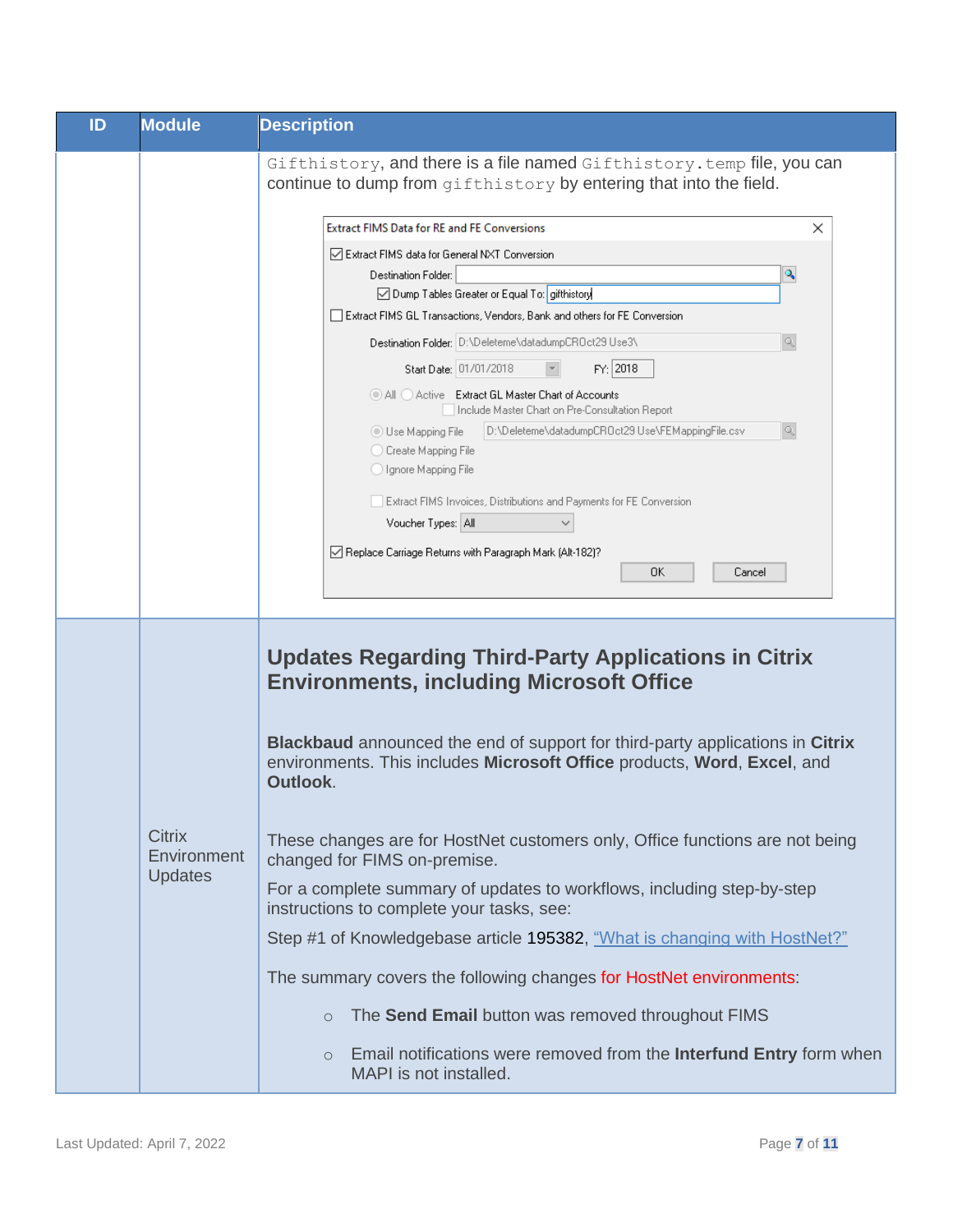| ID      | <b>Module</b>                          | <b>Description</b>                                                                                                                                                                                                                                                                                                                                                                                                                                                                                                                                                                                                                                                                                                                                                                                                                                                                                                                                                                                                                                                                                                                                                                                                                                                                                                                         |
|---------|----------------------------------------|--------------------------------------------------------------------------------------------------------------------------------------------------------------------------------------------------------------------------------------------------------------------------------------------------------------------------------------------------------------------------------------------------------------------------------------------------------------------------------------------------------------------------------------------------------------------------------------------------------------------------------------------------------------------------------------------------------------------------------------------------------------------------------------------------------------------------------------------------------------------------------------------------------------------------------------------------------------------------------------------------------------------------------------------------------------------------------------------------------------------------------------------------------------------------------------------------------------------------------------------------------------------------------------------------------------------------------------------|
|         |                                        | The Create Individual Documents feature was removed. HostNet<br>$\circ$<br>FIMS users can use macros in their local Word version to create<br>individual documents. On-premise customers can continue to use the<br>process.<br><b>Autolaunch</b> options were removed from locations listed in<br>$\circ$<br>Knowledgebase article 25243.<br><b>Spell Check options were removed.</b><br>$\circ$<br>Word Merge Right-Flush Detail Amounts was removed from the<br>$\circ$<br>Reports > General Ledger > Word Merge options.<br>Setup Documents for Advisor Fund Statements was removed from<br>$\circ$<br>Tools > System Utilities > Donor Central options as mentioned in<br>Knowledgebase article 197824.<br>The Process Selection > Labels & Email option was changed to<br>$\circ$<br>Labels as described in Knowledgebase article 197824.<br>The <b>Email</b> option was removed from the options shown when right-<br>$\circ$<br>clicking on a Data Grid as mentioned in Knowledgebase article<br>197824.<br>The <b>Dashboards</b> menu options were removed from <b>Reports</b> menu<br>$\circ$<br>options.<br>The Tools > System Utilities > Dashboard Management option was<br>$\circ$<br>removed.<br>The Export to Excel does not display from the Trends & Analysis<br>$\circ$<br>Reports options when Excel is not installed. |
|         |                                        |                                                                                                                                                                                                                                                                                                                                                                                                                                                                                                                                                                                                                                                                                                                                                                                                                                                                                                                                                                                                                                                                                                                                                                                                                                                                                                                                            |
| 2002145 | <b>Microsoft</b><br>Word<br>Autolaunch | <b>Open Multiple Report Files with FIMS Viewer</b>                                                                                                                                                                                                                                                                                                                                                                                                                                                                                                                                                                                                                                                                                                                                                                                                                                                                                                                                                                                                                                                                                                                                                                                                                                                                                         |
|         |                                        | New menu options in FIMS Viewer allow you to open multiple report files in the same<br>or different FIMS Viewer window.                                                                                                                                                                                                                                                                                                                                                                                                                                                                                                                                                                                                                                                                                                                                                                                                                                                                                                                                                                                                                                                                                                                                                                                                                    |
|         |                                        | This option is helpful to use in place of Notepad to view text files.                                                                                                                                                                                                                                                                                                                                                                                                                                                                                                                                                                                                                                                                                                                                                                                                                                                                                                                                                                                                                                                                                                                                                                                                                                                                      |
|         |                                        | While in the FIMS Viewer, select the Open menu option, then choose an action:                                                                                                                                                                                                                                                                                                                                                                                                                                                                                                                                                                                                                                                                                                                                                                                                                                                                                                                                                                                                                                                                                                                                                                                                                                                              |
|         |                                        | Open > Open to open a report file in same window                                                                                                                                                                                                                                                                                                                                                                                                                                                                                                                                                                                                                                                                                                                                                                                                                                                                                                                                                                                                                                                                                                                                                                                                                                                                                           |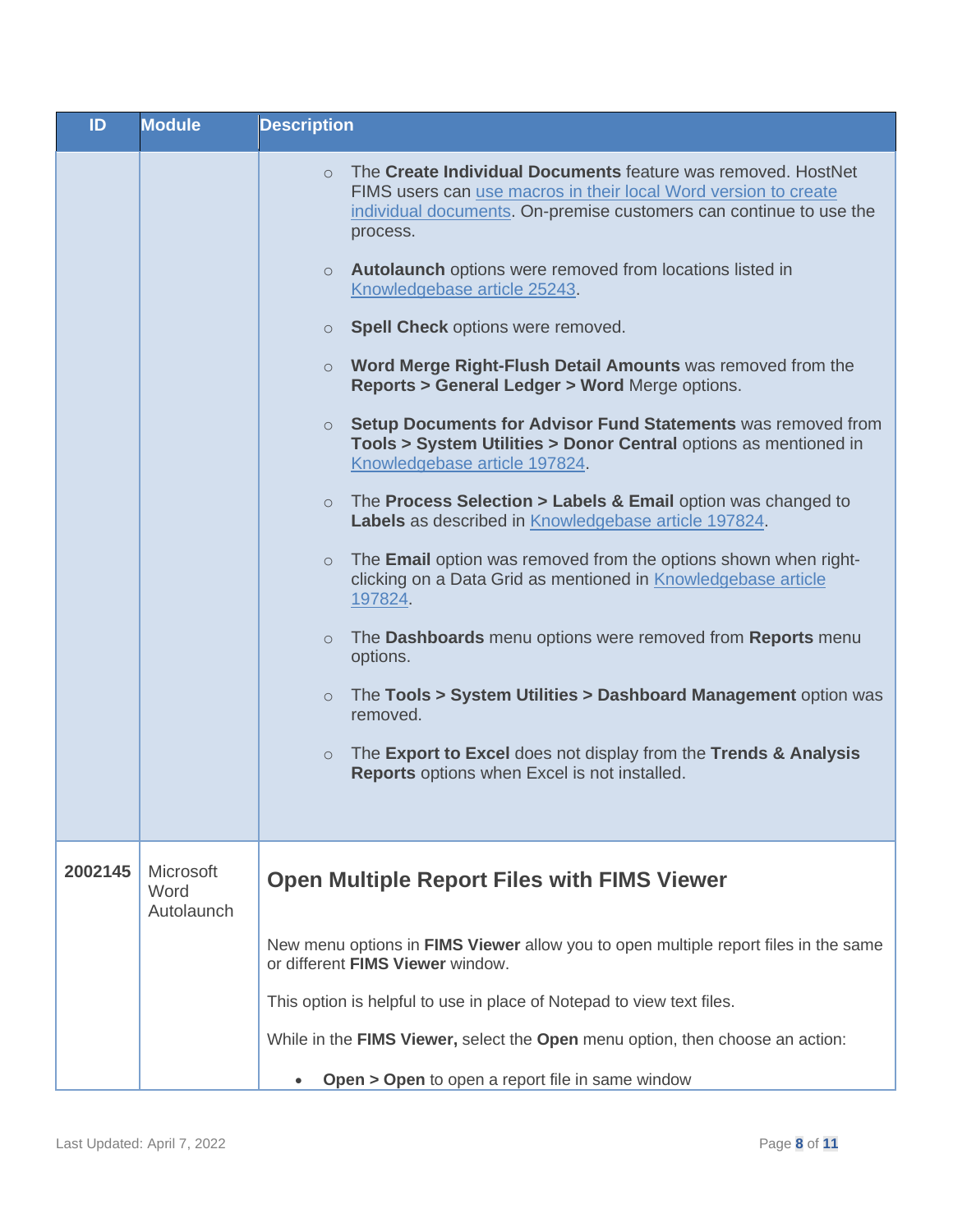| ID | <b>Module</b> | <b>Description</b>                                              |
|----|---------------|-----------------------------------------------------------------|
|    |               | • Open > Open in new window to open a report file in new window |

### <span id="page-8-0"></span>Minor Enhancements

The following minor enhancements were added in this release.

| ID      | <b>Module</b>       | <b>Description</b>                                                                                                                                                                                                                                                                                                                                                                                                                                                                                                                                                                                                |
|---------|---------------------|-------------------------------------------------------------------------------------------------------------------------------------------------------------------------------------------------------------------------------------------------------------------------------------------------------------------------------------------------------------------------------------------------------------------------------------------------------------------------------------------------------------------------------------------------------------------------------------------------------------------|
| 2014339 | <b>DonorCentral</b> | Updates in DonorCentral Options provide clarity on support for<br>DonorCentral NXT by removing references to "DonorCentral v4/Legacy"<br>Updates were made in Tools > System Utilities > DonorCentral ><br><b>DonorCentral Options.</b><br>In the DonorCentral Options:<br>We've removed references to NXT in descriptions.<br>$\bullet$<br>We've removed references to, "The option does not apply to Legacy<br>$\bullet$<br>eDonorCentral," in descriptions.<br>Other options are still available, such as the ability to go to the editor tab to<br>add/edit/remove options when the section and key is known. |

# <span id="page-8-1"></span>Resolved Issues

The following issues are resolved in this release. Case numbers are provided for internal referencing.

| $\overline{1}$                | <b>Module</b>                         | <b>Description</b>                                                                                                                                                                                                  |
|-------------------------------|---------------------------------------|---------------------------------------------------------------------------------------------------------------------------------------------------------------------------------------------------------------------|
| 1948929                       | Microsoft Word<br>Auto Launch         | For On Premise users only - When running a user-defined export using<br>Microsoft Word Auto launch, errors no longer occur when selecting Run<br>Report.<br>The issue is described in Knowledgebase article 197577. |
| 1952548<br>1948945<br>1969566 | Create Individual<br><b>Documents</b> | For On Premise users only - In Reports > Create Individual Documents,<br>creating Fund Statements now shows the Individual Statements for<br>DonorCentral option available for selection.                           |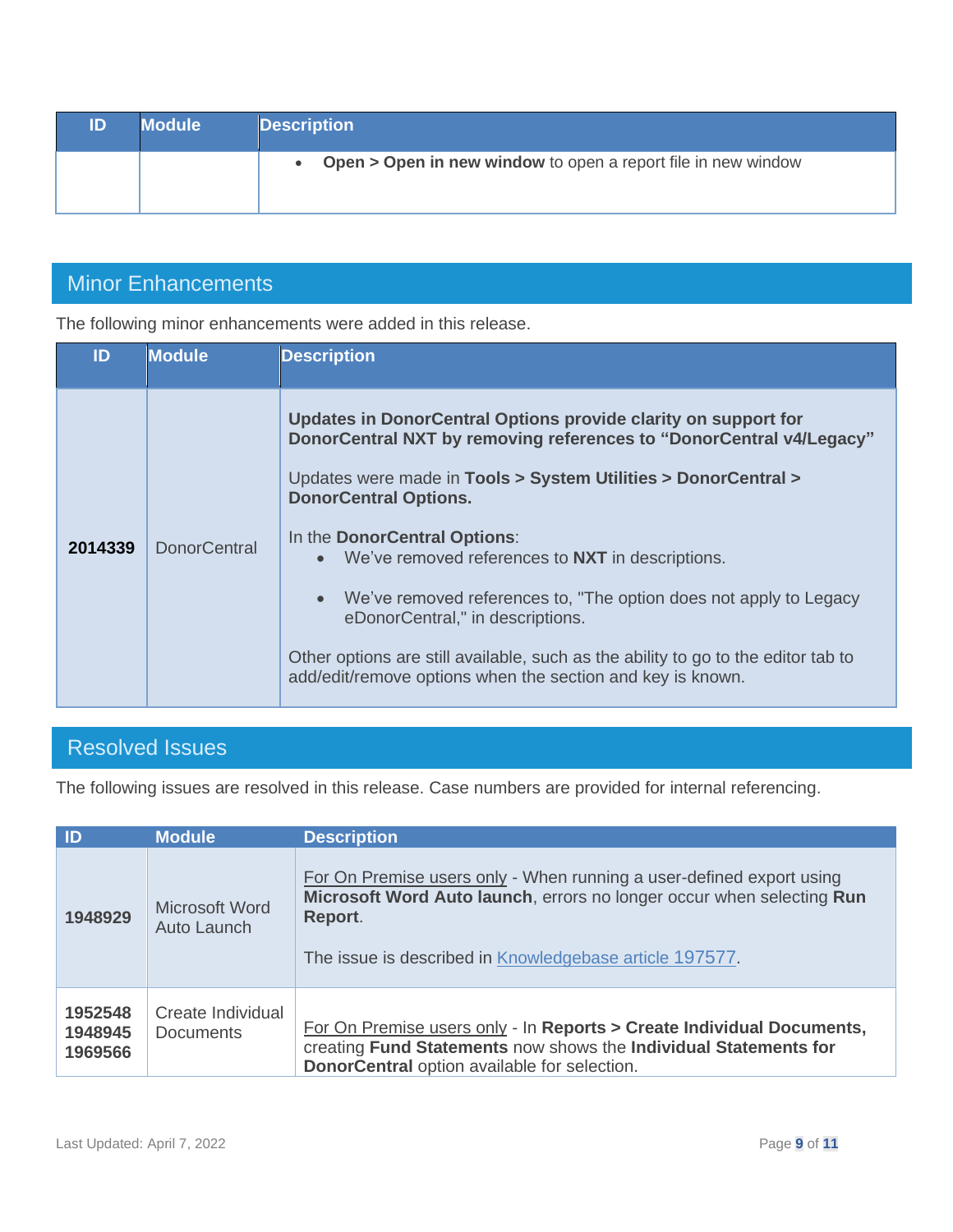|         |                            | The option is no longer grayed out.<br>reate Individual Documents<br>S:\Fund Statement Templates\Merged statements\10_11_2021.docx<br>Merged Document:<br>$\circ$<br>Destination<br><b>File Type</b><br><b>Fund Statements</b><br>□ Create Word DOCX file<br>⊠ Create PDF file<br>⊡ Individual Statements for DonorCentral<br>eAdvisorFundStatements2007<br>□ Create Doc Mgt Records<br>□ Individual Statements to Fund Folders<br>SaveFundStatementsFundID<br>Upload to DonorCentral<br>□ Individual Statements to Profile Folders<br>SaveFundStatementsRepIDCode<br>Defaults<br>Create<br>Cancel<br>The issue is described in Knowledgebase article 197591. |
|---------|----------------------------|---------------------------------------------------------------------------------------------------------------------------------------------------------------------------------------------------------------------------------------------------------------------------------------------------------------------------------------------------------------------------------------------------------------------------------------------------------------------------------------------------------------------------------------------------------------------------------------------------------------------------------------------------------------|
| 1969566 | <b>Document</b><br>Manager | In the Documents module, uploading Grant letters to DonorCentral with<br>the Create and Upload to DC option no longer causes the error, "Attempt to<br>write closed stream S-stop."<br>We've also resolved an issue with <b>Create Grant Document Links</b> where it<br>missed documents.<br>The issue is described in Knowledgebase article 197711.                                                                                                                                                                                                                                                                                                          |
| 2029652 | Scholarships               | When making a grant adjustment to a denied or withdrawn application in<br><b>Scholarships &gt; Application History</b> , the following error message no longer<br>occurs:<br>"** No Grant record is available. (91)"<br>The issue is described in Knowledgebase article 198266.                                                                                                                                                                                                                                                                                                                                                                               |
| 2058549 | <b>Fund Statements</b>     | When saving Fund Statements to fund folders, an error no longer occurs<br>when running the SaveFundStatementsFundIDPDF macro. The issue was<br>resolved by updating the macro install file to remove the<br><b>SaveFundStatementsFundIDPDF</b> from the macro installation and add<br>another macro for this purpose that is described in the documentation below.<br>To run a macro to save to fund or profile folders in the merged Fund<br><b>Statement</b> document, see the following article: How do I save Gift<br><b>Acknowledgements, Fund Statements, and Grantee Correspondence to</b><br><b>Profile or Fund Folders?</b>                          |